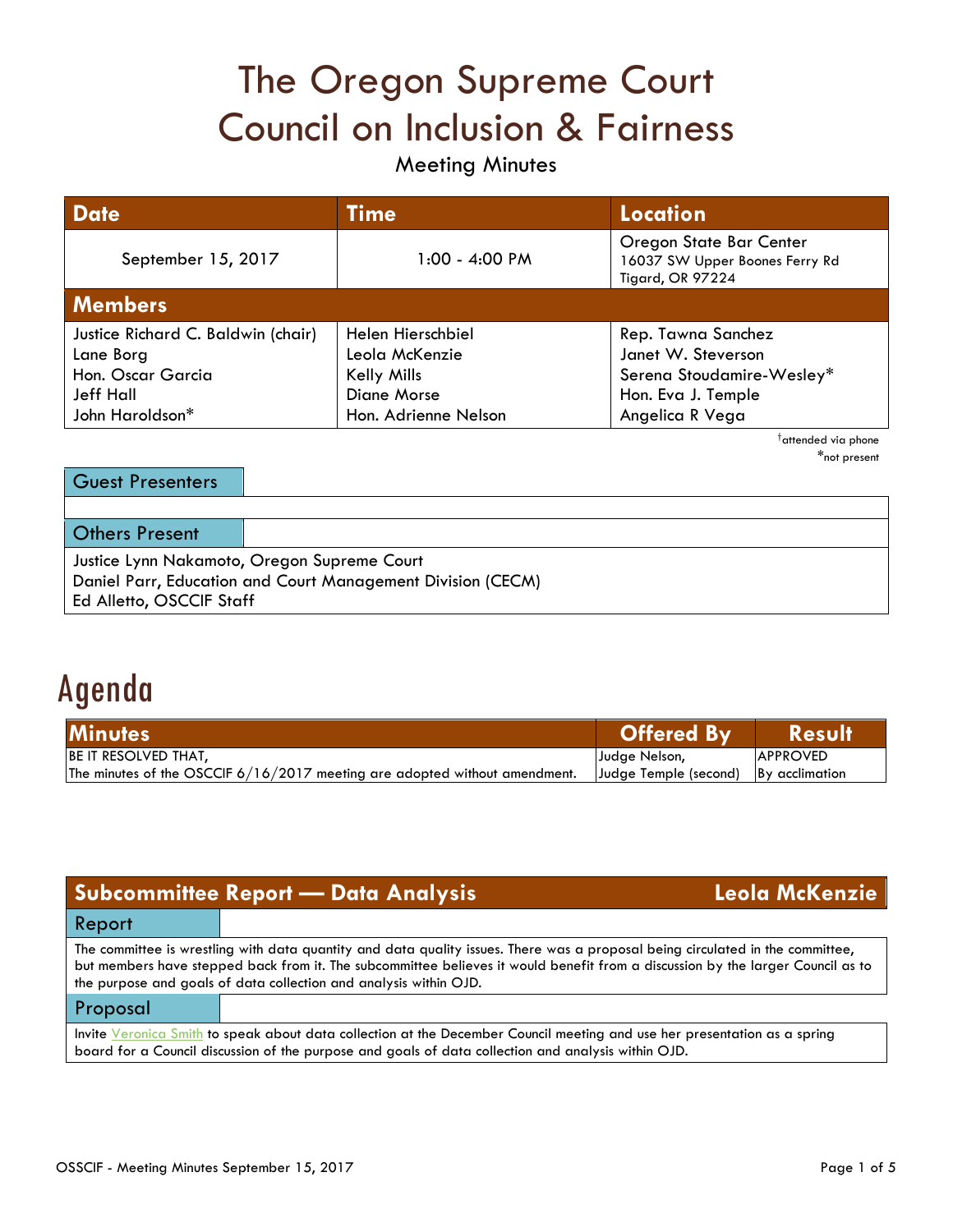|                                                                                            | <b>Subcommittee Report - Community Engagement</b>                                                                                                                                                                                                                                                                                                                                                                                                                                                                                                  |                       | <b>Judge Temple</b> |
|--------------------------------------------------------------------------------------------|----------------------------------------------------------------------------------------------------------------------------------------------------------------------------------------------------------------------------------------------------------------------------------------------------------------------------------------------------------------------------------------------------------------------------------------------------------------------------------------------------------------------------------------------------|-----------------------|---------------------|
| Report                                                                                     |                                                                                                                                                                                                                                                                                                                                                                                                                                                                                                                                                    |                       |                     |
| Community engagement efforts in Umatilla County:                                           | Recently, Judge Temple met with members of various cultural groups in the local community. They appreciated the<br>invitation and had good ideas for obtaining feedback from community members. They will meet again in October and<br>include additional members who were unavailable to attend the initial meeting.                                                                                                                                                                                                                              |                       |                     |
|                                                                                            | The local Head Start program offered to hold a "Parent Cafe" about the courts and has asked us to provide questions<br>for discussion. At the Parent Cafe, Head Start provides a meal and the parents are divided into small groups. They<br>start at one table and are asked for feedback on one issue, then they go to the next table and answer another question.<br>All the answers are anonymous and because all the groups have answered at every table they provide genuine answers<br>because they feel more confident of their anonymity. |                       |                     |
| Using streaming video to engage the community:<br>customers navigate the system.           | The committee has set a goal for itself to develop recommendations as to how OJD's website can better support<br>community engagement and sees online videos as a good way to introduce the court to the community and help                                                                                                                                                                                                                                                                                                                        |                       |                     |
| The committee has learned that:                                                            |                                                                                                                                                                                                                                                                                                                                                                                                                                                                                                                                                    |                       |                     |
|                                                                                            | The recently redesigned OJD website is capable of providing video content to the public via both links to<br>videos on partner websites and by streaming videos stored on OJD servers.                                                                                                                                                                                                                                                                                                                                                             |                       |                     |
| $\bullet$<br><b>FAPA</b><br>$\circ$<br>Divorce<br>$\circ$<br>$\circ$<br>$\circ$<br>$\circ$ | ETSD website metrics indicate that the videos most often viewed on OJD's website pertain to the following:<br>Child Support<br>Child Custody<br>Modifications                                                                                                                                                                                                                                                                                                                                                                                      |                       |                     |
| The committee's next steps are to:                                                         |                                                                                                                                                                                                                                                                                                                                                                                                                                                                                                                                                    |                       |                     |
| OJD's website                                                                              | Determine what videos are already available and recommend ways they can be made easily accessible on                                                                                                                                                                                                                                                                                                                                                                                                                                               |                       |                     |
| $\bullet$<br>Funding<br>O<br>O<br>O                                                        | Identify resources to produce new videos that address unmet needs in terms of:<br>Script development<br>Production                                                                                                                                                                                                                                                                                                                                                                                                                                 |                       |                     |
| <b>Discussion</b>                                                                          |                                                                                                                                                                                                                                                                                                                                                                                                                                                                                                                                                    |                       |                     |
|                                                                                            | Multnomah County is looking for ways to produce videos about its recent Listening Sessions<br>The State family law advisory committee just produced videos on child support issues<br>The Oregon State Bar has a videographer on staff and could be a part of the solution                                                                                                                                                                                                                                                                         |                       |                     |
| <b>Action Items</b>                                                                        |                                                                                                                                                                                                                                                                                                                                                                                                                                                                                                                                                    | Person(s) Responsible | <b>Timeline</b>     |
| existing videos and investigate creation of new videos                                     | Create an OJD-OSB-Legal Aid workgroup to coordinate improved access to<br>The committee will identify one person to represent OJD<br>Helen Hierschbiel will identify one person to represent OSB                                                                                                                                                                                                                                                                                                                                                   |                       |                     |

• Contact legal Aid for a representative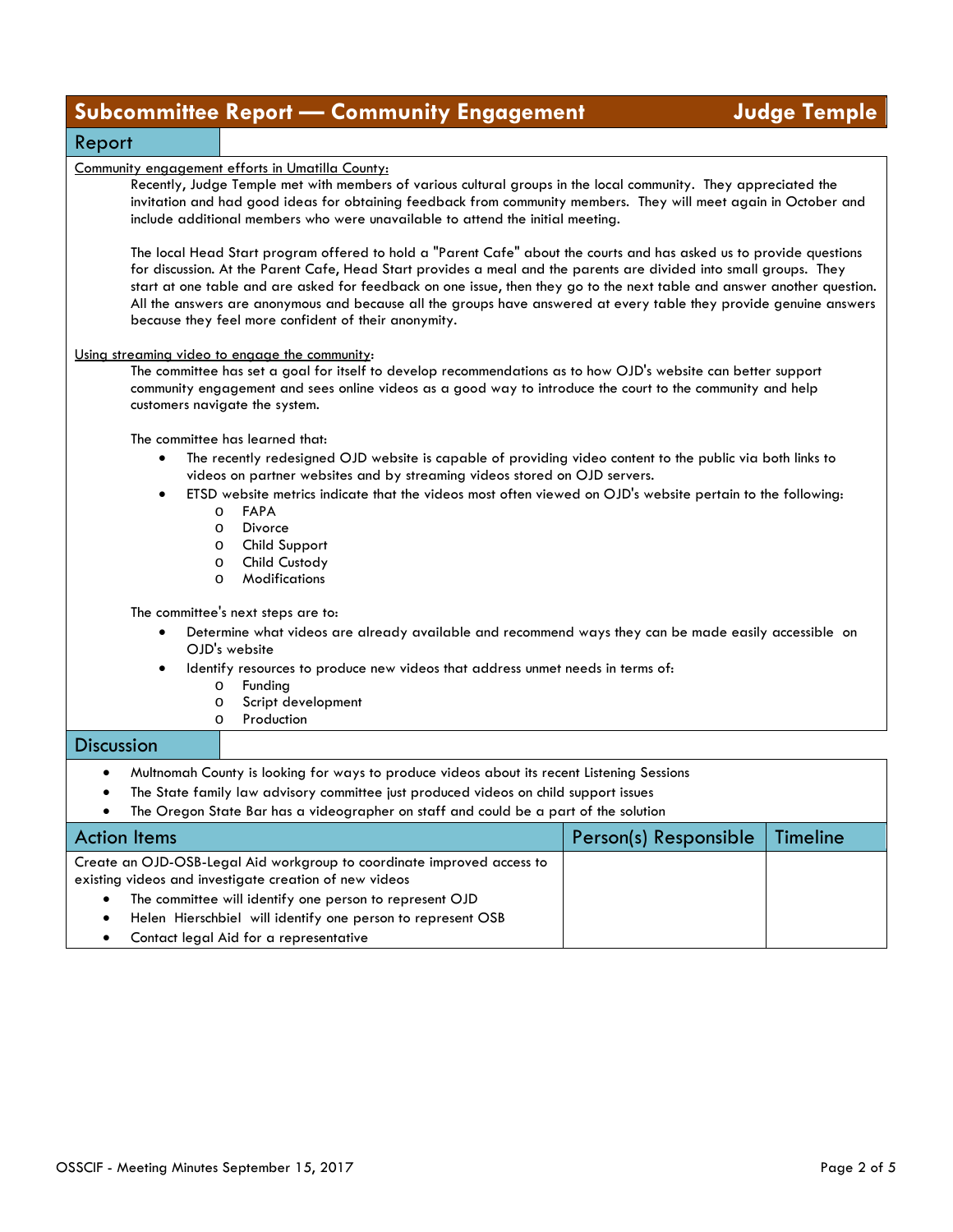## **Subcommittee Report — Workforce Development Judge Nelson**

### Report

Mollie Croisan from CECM has been added to the committee.

The committee is planning to survey OJD's workforce to understand their perspectives on OJD as a workplace. The survey is not an attempt to unearth HR issues. The committee will work in cooperation with TCAs, CECM and the newly re-established Leadership and Education Committee.

The survey will:

- Be conducted via Survey Monkey (online) and/or hard copy
- Be less than 10 questions
- Ask about:
	- o Cultural sensitivity in the workplace and interacting with the public
	- o Whether the employee feels respected and valued<br>
	o Whether they have the tools they need to address o
	- Whether they have the tools they need to address cultural sensitivity in the workplace and when working with the public
	- o Whether the employee wants to learn more on this topic
	- o Comment section to provide additional information and/or comments

The committee views the survey as a way to begin a conversation. It is not intended to dictate what training TCAs provide their staff but as one of many tools TCAs can use to get to know their staff.

| <b>Discussion</b> |                                                                                                 |
|-------------------|-------------------------------------------------------------------------------------------------|
|                   | The survey should use an expansive definition of diversity (ex. include socio-economic factors) |

• Provide for a way to track these issues over time to help identify trends

## **Discussion of OSCCIF training needs Justice Baldwin**

#### **Discussion**

#### **Recommended speakers for future Council meetings:**

- [Veronica Smith,](https://data2insight.com/about/team/veronica/) founder of [data2insight](https://data2insight.com/)
	- John Powell, Executive Director of the [Haas Institute for a Fair and Inclusive Society at UC Berkeley](http://vcresearch.berkeley.edu/research-unit/haas-institute-fair-and-inclusive-society)
		- o Invite key stake holders to the session
		-
		- o Consider bring him back for multiple sessions Collaborate with other agencies and partners to defray costs

#### **Topic areas for Council training:**

• Gender/trans gender issues

#### **Training resources:**

- Patti Tobias, a researcher for NCSC, who can look into what training other state councils receive.
- NCSC's is using lessons learned during its *Courting Justice* listening tour to develop a toolkit jurisdictions can use to develop their own listening sessions (not yet available)
- Look for grant opportunities to fund Council training
- Consider 1/2 day and full day training sessions for Council members

| <b>Action Items</b>                                                                                                                                         | Person(s) Responsible   Timeline |             |
|-------------------------------------------------------------------------------------------------------------------------------------------------------------|----------------------------------|-------------|
| Invite Veronica Smith to speak about data collection at the December Council<br>meeting and use her presentation as a spring board for a Council discussion | Ed                               | <b>ASAP</b> |
| of the purpose and goals of data collection and analysis within OJD.                                                                                        |                                  |             |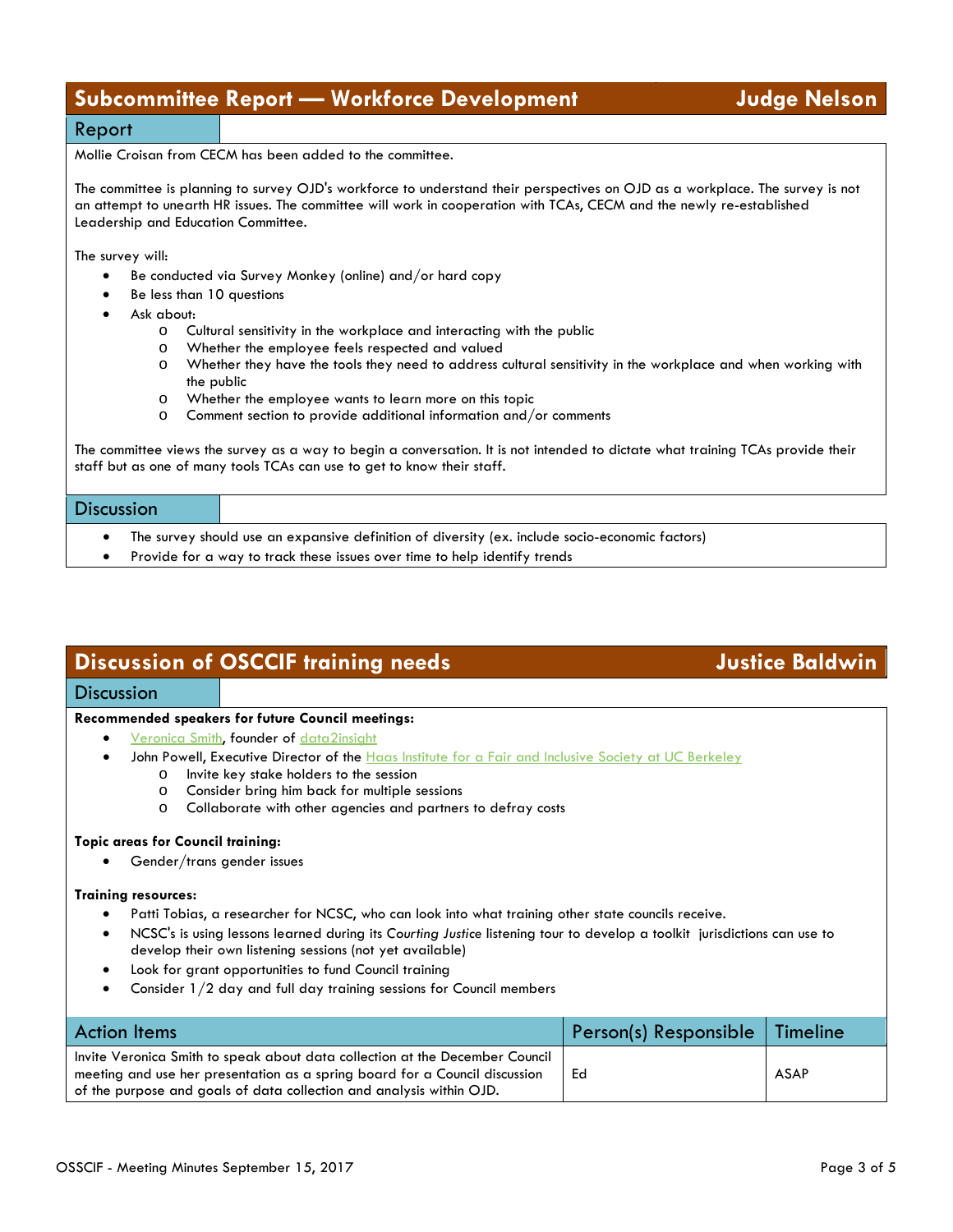### Report

#### **Overarching Goal:**

Four years ago Marion County Court leadership saw the need to break down the silos that had developed in the court's workforce. The plan was to encourage employees to get to know each other and develop trust across all work units.

#### **Training Program Manager**

It was decided that the success of the effort would require the full time focus and energy of a member of the leadership team and so Mitzi Healy was hired as the Training Program Manager.

#### **Marion County's All Staff Training Project Model**

This effort would:

- Be focused projects on specific training topics, both operational and personal/professional development
- Rally the entire workforce around shared goals
- Collect participant feedback after each session
- Provide all employees adequate release time from their regular duties to participate

The **Oregon eCourt Go-Live** was the first project undertaken in this way. The complicated and difficult work required for the successful Odyssey Go-Live allowed Marion County staff to make significant progress toward better relationships and increased trust.

Next the theme was **vicarious trauma** as it is experienced by court employees. After viewing the *Bearing Witness* video available on the HR website, the management team felt that to have an effective impact the video had to be put into a more personal context. The workforce was again split 4 interdisciplinary teams (≈25 members). And the film was viewed in three parts with pre and post discussions of each section.

**Unconscious bias** was chosen as the next theme after leaders attended presentations on implicit bias at the National Association for Court Management conference in Portland in Feb and the OJD Leadership Summit in March. The presiding judge was brought in at the beginning of planning and the project was recently discussed with judges (who now want a program of their own).

The project will begin in October and be a series of 3 training sessions lasting 2 to 3 hours each. Employees will be split into 4 new interdepartmental teams. Each team will attend all three sessions together. Leadership will collect feedback after each session.

#### Session 1

- Expectation: a lot of resistance initially
- Goal: maintain a light tone
- The agenda:
	- o Define terms
	- o Identify and examine bias<br>O View the Heineken Worlds
	- View the Heineken *Worlds Apart* video:

The video begins with each person in the video talking about their view on a topic (climate change, feminism, transgender people). Next, two people with opposing views on one of the topics work together to follow a procedure which has them assemble and set up furniture. At this point they do not know each other's views or the ultimate purpose of the exercise. After the furniture is set up, together, they view the videos of their previous statements about the topic. Then they are given the option to sit down in the "bar" they have just set up and discuss the topic or to leave without any discussion. Every participant in the video elects to stay to talk and some participants with opposing views find common ground.

• End with employees viewing/participating in a panel discussion

#### Session 2

- The agenda:
	- o Examine socio-economic diversity and what it looks like
	- o Do the *Privilege Walk* exercise instructions:
		- Everyone gather behind a long horizontal line.
		- When the facilitator reads a statement that applies to you, such as, "If your family owned the house where you grew up, or land of any description," you step forward; if it doesn't, you step back.
		- Afterward, participants get to hear and process together the personal stories about how race, class, gender, and ability affected the opportunities of individuals in the room.

Session 3

- View the film *Cracking the Codes: The System of Racial Inequity*. Then break it down and discuss it.
- Bring the focus to how these things affect customer service (staff seems to latch on to this)
- Try to see the courts through our customers' biases